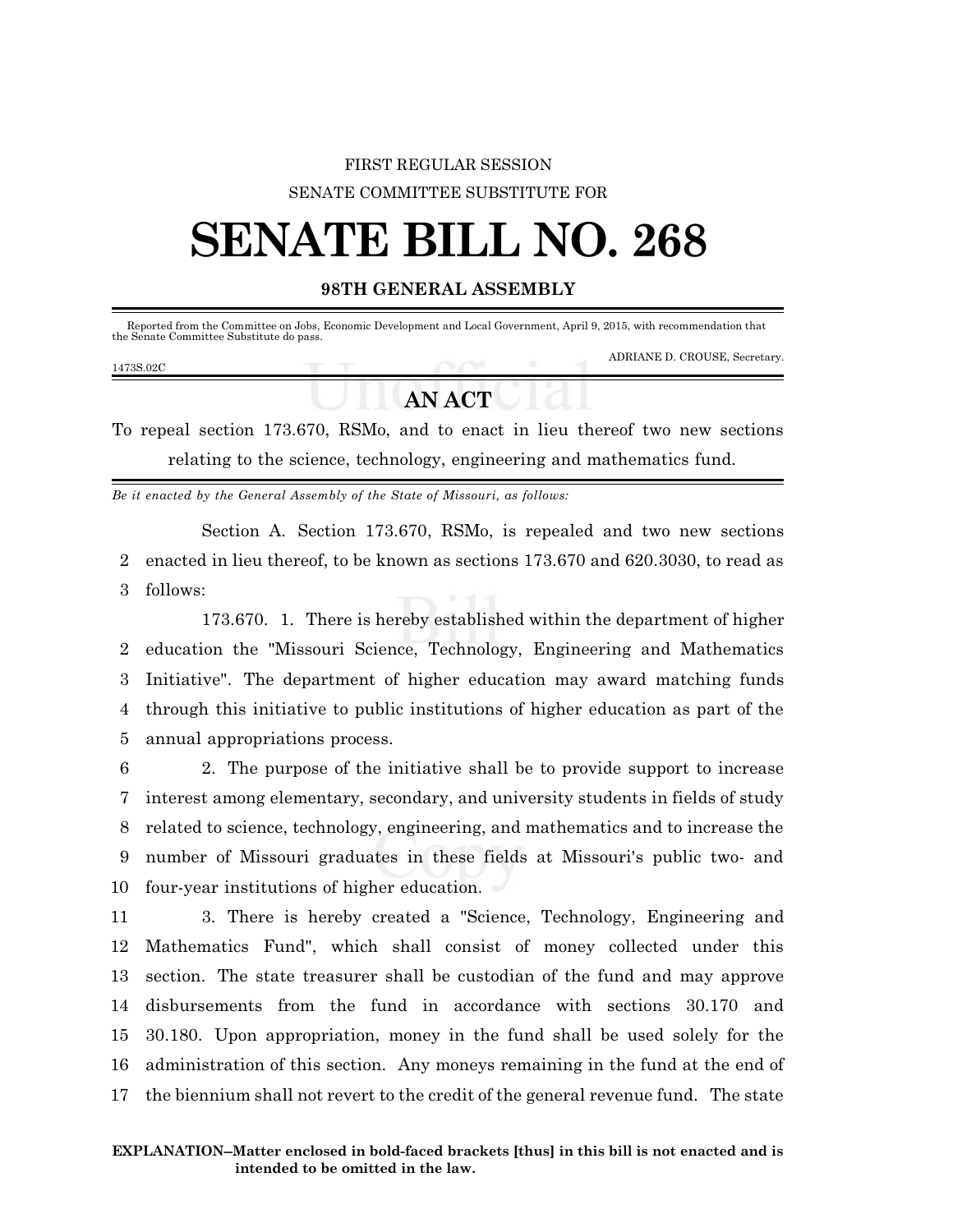SCS SB 268 2

 treasurer shall invest moneys in the fund in the same manner as other funds are invested. Any interest and moneys earned on such investments shall be credited to the fund.

 4. As part of the initiative, the department of higher education shall develop a process to award grants to Missouri public two- and four-year institutions of higher education and school districts that have entered into articulation agreements to offer information technology certification through technical course work leading to postsecondary academic credit through the program established in section 173.675.

27 5. The general assembly may appropriate funds to the science, technology, engineering**[**,**]** and mathematics fund to match institution funds to support the following programs:

 (1) Endowed teaching professor programs, which provide funds to support faculty who teach undergraduate courses in science, technology, engineering, or mathematics fields at public institutions of higher education;

 (2) Scholarship programs, which provide financial aid or loan forgiveness awards to Missouri students who study in the science, technology, engineering, or mathematics fields or who plan to enter the teaching field in Missouri with an emphasis on science, technology, engineering, and mathematics areas;

 (3) Experiential youth programs at public colleges or universities, designed to provide Missouri middle school, junior high, and high school students with the opportunity to experience science, technology, engineering, and mathematics fields through camps or other educational offerings;

 (4) Career enhancement programs for current elementary and secondary teachers and professors at Missouri public and private colleges and universities in the science, technology, engineering, or mathematics fields to improve the quality of teaching.

 **6. Any taxpayer hiring a person who is currently enrolled as a student majoring in a field of study related to science, technology, engineering, or mathematics, at any two-year or four-year public or private Missouri college or university, to fill an internship position in the fields of science, technology, engineering, or mathematics may apply to have up to five thousand dollars of the taxpayer's state tax liability transferred from the general revenue fund and placed in the science, technology, engineering and mathematics fund established in subsection 3 of this section, upon appropriation. For purposes of this**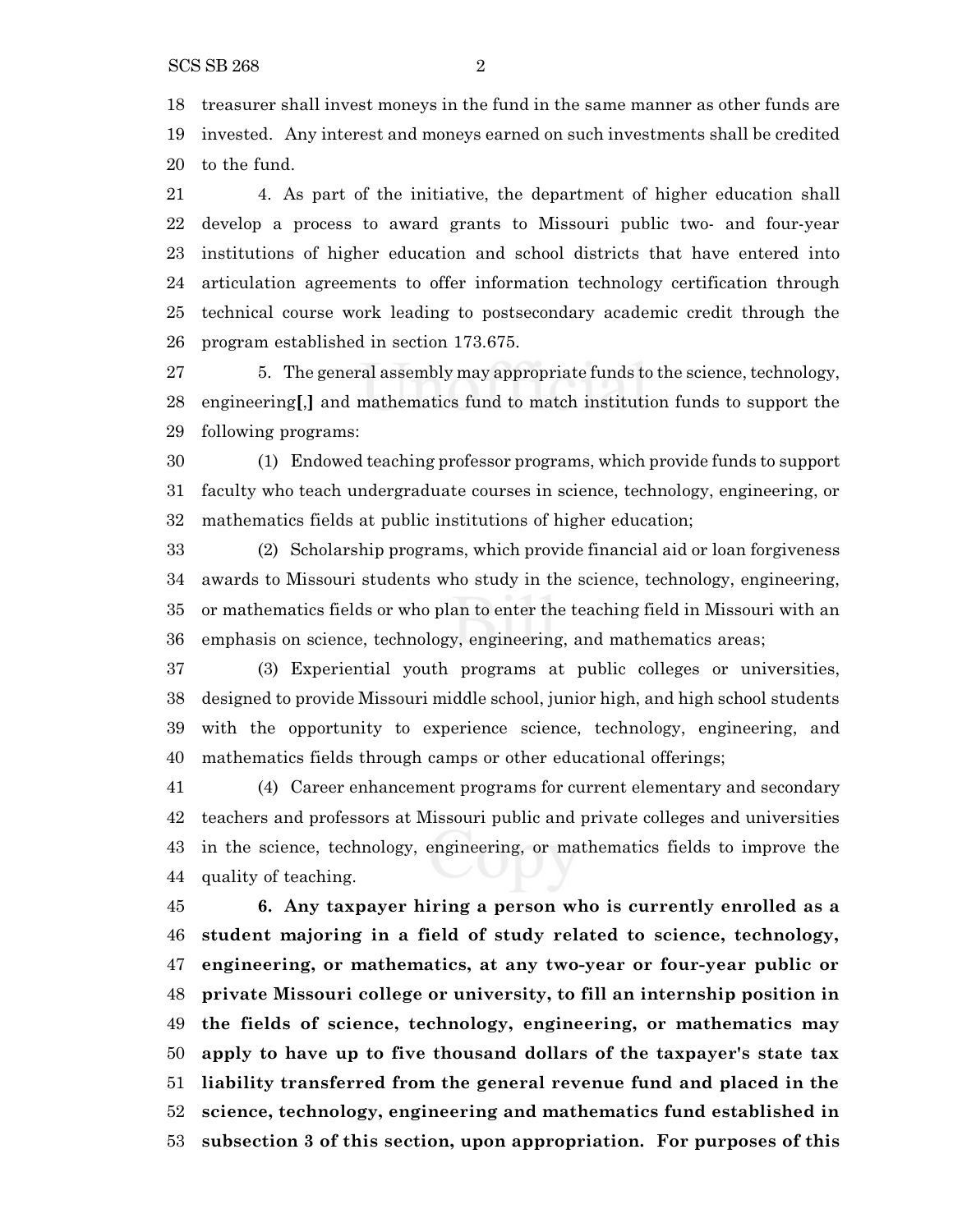$SCS SB 268$   $3$ 

 **subsection, "state tax liability" means any liability incurred by a taxpayer under the provisions of chapter 143, excluding withholding tax imposed by sections 143.191 to 143.265, or the tax imposed in chapter 147, 148, or 153. The department of higher education shall establish a procedure for approving applications under this section. For purposes of this subsection, the taxpayer's state tax liability shall be paid before a transfer under this subsection occurs. The cumulative amount of taxes transferred to the science, technology, engineering and mathematics fund under this subsection and section 620.3030 shall not exceed an annual total of fifty thousand dollars from all participating taxpayers. In the event a donation is made to the fund from a third party, that donation shall not count towards the fifty thousand dollar annual limit. In order to qualify for purposes of this subsection, the internship shall be:**

**(1) Located within the state of Missouri; and**

 **(2) For a duration of at least twelve weeks and consist of at least fifteen hours of work per week.**

 **7. The department of higher education may promulgate rules and regulations for the administration of this section. Any rule or portion of a rule, as that term is defined in section 536.010, that is created under the authority delegated in this section shall become effective only if it complies with and is subject to all of the provisions of chapter 536 and, if applicable, section 536.028. This section and chapter 536 are nonseverable and if any of the powers vested with the general assembly under chapter 536 to review, to delay the effective date, or to disapprove and annul a rule are subsequently held unconstitutional, then the grant of rulemaking authority and any rule proposed or adopted after August 28, 2015, shall be invalid and void.**

**620.3030. 1. This section shall be known and may be cited as the "Economic-Education Partnership Act".**

**2. As used in this section, the following terms mean:**

 **(1) "Educational benefits", the funds provided by an employer to a qualified individual or to an accredited educational institution for a period of up to five years to pay any portion of the tuition or fees for a qualified individual pursuing an advanced certificate, associates degree, bachelors degree, masters degree, or doctorate degree in a field of study related to health care, engineering, or information technology**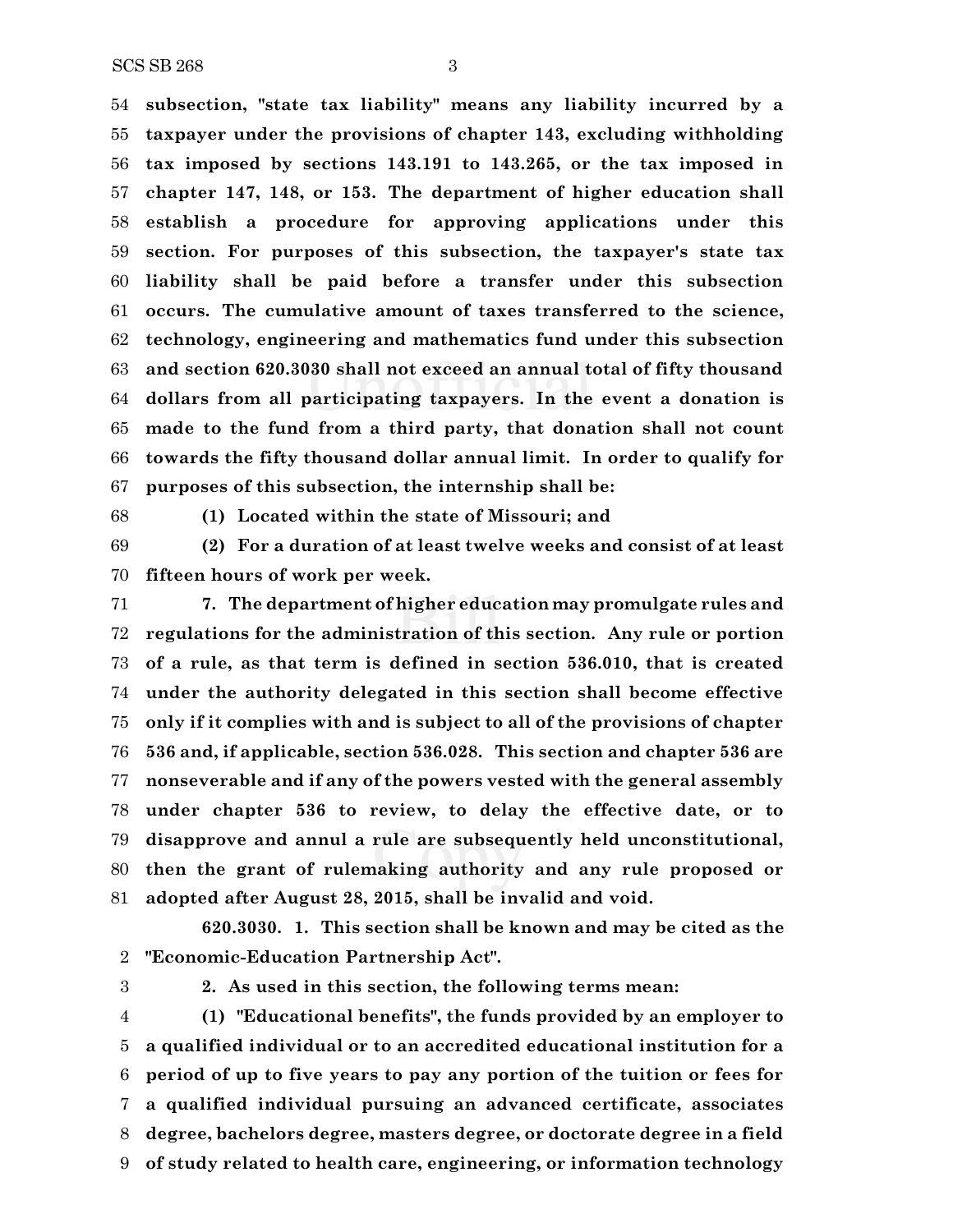SCS SB 268 4

**related programs;**

 **(2) "Employer", a business with facilities in Missouri that employs a qualified individual upon the completion of the individual's degree or training for at least the same length of time as the employer provided educational benefits or training to the qualified individual;**

 **(3) "Fund", the science, technology, engineering and mathematics fund established in section 173.670;**

**(4) "Qualified individual", an individual:**

**(a) Who is a resident of this state;**

**(b) Who is employed by an employer in Missouri;**

 **(c) Who has an annual individual gross income of two hundred thousand dollars or less; and**

 **(d) Who pursues an advanced certificate, associates degree, bachelors degree, masters degree, or doctorate degree in a field of study related to health care, engineering, or information technology related programs;**

 **(5) "State tax liability", any liability incurred by a taxpayer under the provisions of chapter 143, excluding withholding tax imposed by sections 143.191 to 143.265, or the tax imposed in chapter 147, 148, or 153.**

 **3. An employer that provides educational benefits to a qualified individual, or trains a qualified individual for an employment position in the health care, engineering, or information technology fields for no more than one year, may apply to have up to five thousand dollars of the taxpayer's state tax liability transferred from the general revenue fund and placed in the fund, upon appropriation. The department of higher education shall establish a procedure for approving applications under this section. For purposes of this section, the taxpayer's state tax liability shall be paid before a transfer under this section occurs. The cumulative amount of taxes transferred to the fund under this section and subsection 5 of section 173.670 shall not exceed an annual total of fifty thousand dollars from all participating taxpayers. In the event a donation is made to the fund from a third party, that donation shall not count towards the fifty thousand dollar annual limit. 4. The department of economic development may audit employers to ensure compliance with the provisions of this section.**

**5. An employer that has provided educational benefits prior to**